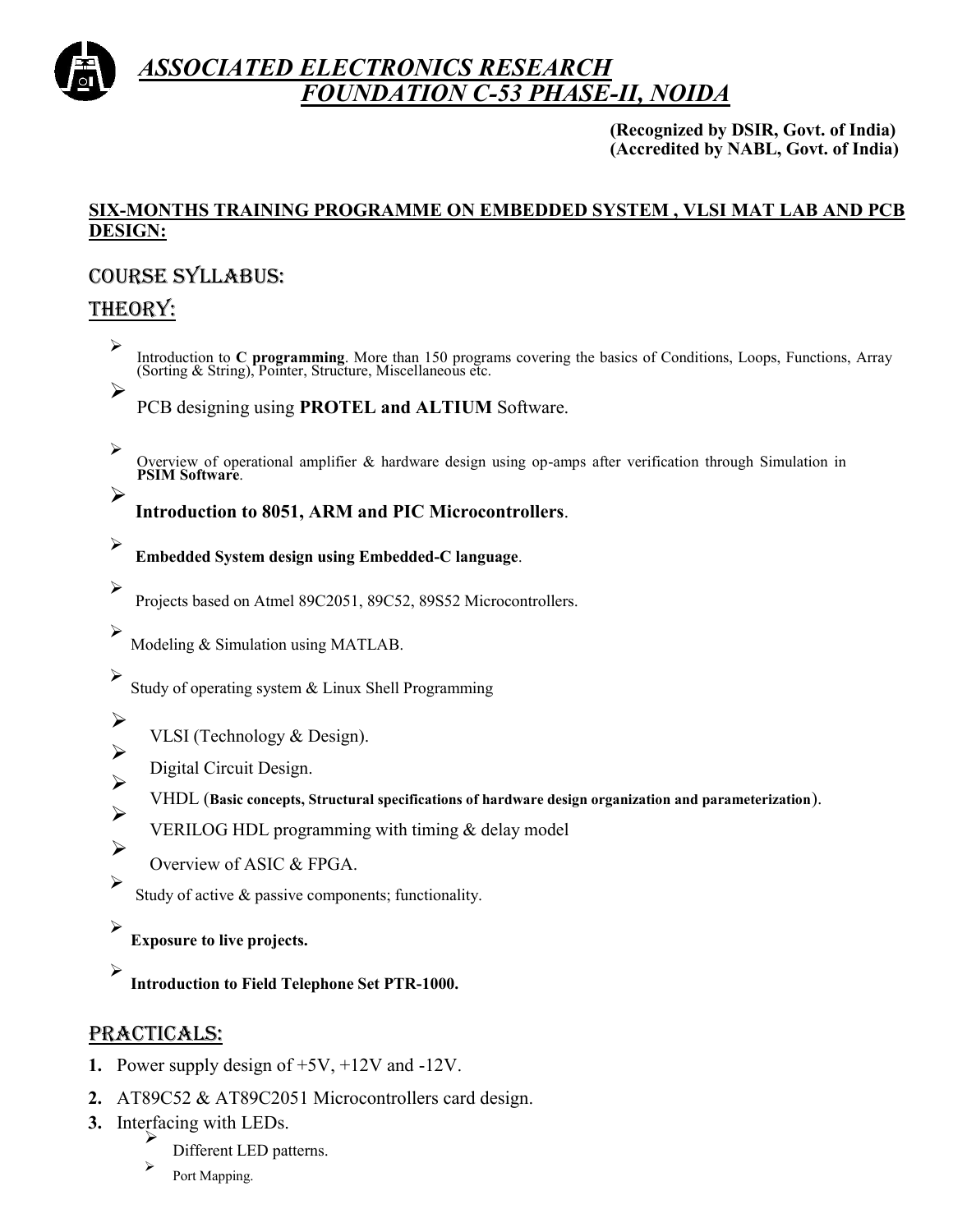- **4.** Seven Segment Display.
- **5.** 4-way traffic Light with & without timer.
- **6.** LCD programming with 4-bit & 8- bit.
- **7.** Scrolling display using Keypad.
- **8.** Interfacing with DC motor.
- **9.** Interfacing with Relay.
- **10.** Interfacing with Sensors.
- **11.** Simulation and synthesis of Verilog & VHDL on ModelSim

## PROJECTS:

- **1.** Microcontroller based code lock.
- **2.** LED Voltmeter to measure the voltage ranging from 3V to 12V DC.
- **3.** Path finder based on Infrared signal.
- **4.** Infrared & LDR based microcontroller projects.
- **5.** LCD programming with 4- bit & 8- bit.
- **6.** Scrolling display.
- **7.** Transmission & Reception of string from one microcontroller to another with display on LCD.
- **8.** Automatic temperature controller.
- **9.** Sensing temperature & display on LCD.
- **10.** Automatic controlled Water level indicator using microcontroller AT89C52 with LCD.
- **11.** Over voltage display.
- **12.** 4- Way Traffic Light with LCD display.
- **13.** 8- Way Traffic Light with emergency stop.
- **14.** AC load interface to microcontroller using Relay.
- **15.** Interfacing with DB9.
- **16.** Speed control of DC fan using keypad.
- **17.** Transmission of string using RS232 to hyper terminal of personal computer.
- **18.** Advance 4- way Traffic Light with DC buzzer & timer.(Implemented by Delhi Police)
- **19.** Driverless Metro Train with the concept of emergency brakes using Stepper Motor.

#### **Course also includes visit to NABL accredited lab:** ⋗

- Characteristics of various components.
- $\blacktriangleright$ Reliability testing of components and products.
- $\blacktriangleright$ Product specification interpretation.
- $\blacktriangleright$ Preparation of test setup for a given set of condition.
- $\blacktriangleright$ Environment testing.
- $\blacktriangleright$ Overview of **ISO 17025: 2005** for laboratory management system.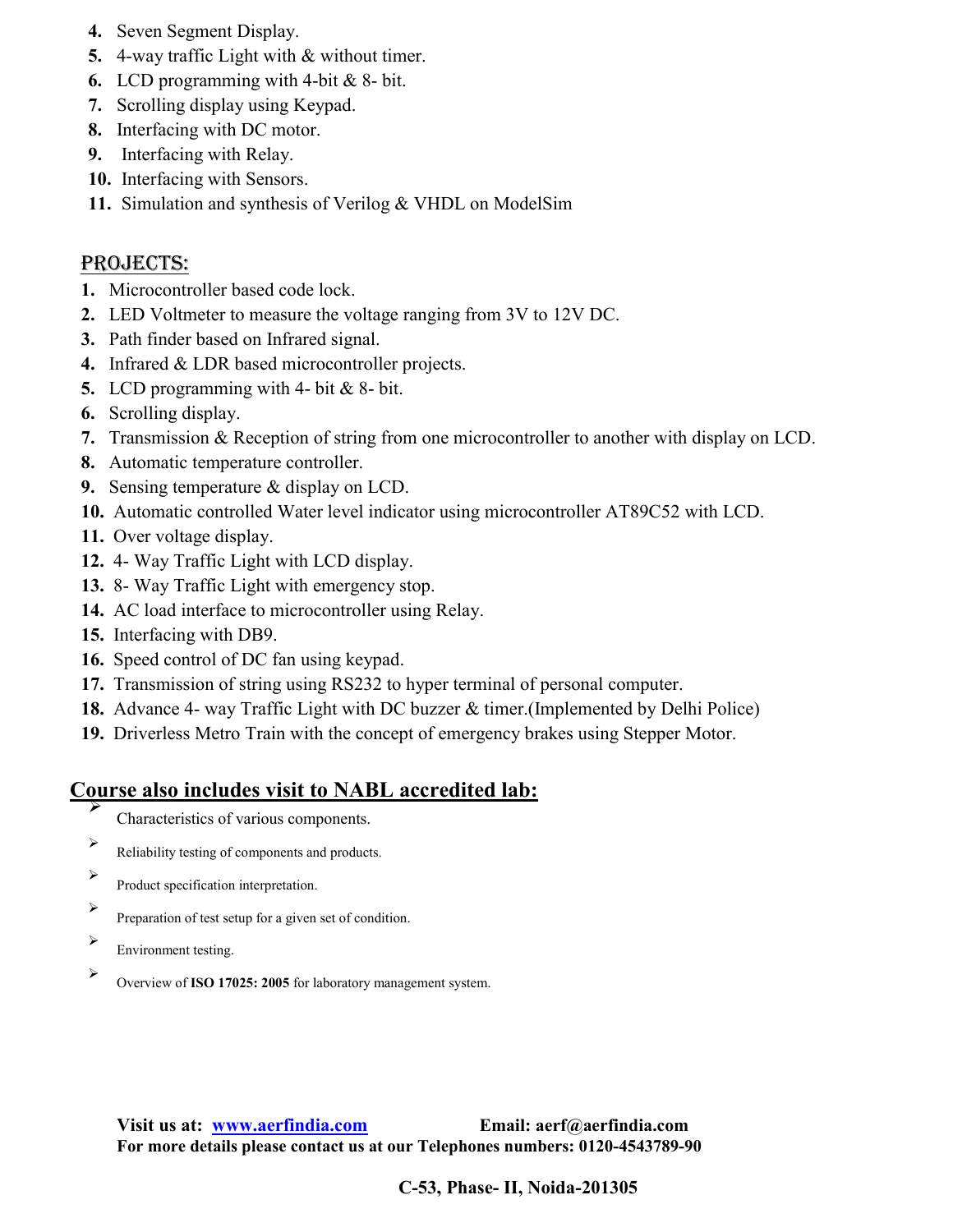

# *ASSOCIATED ELECTRONICS RESEARCH FOUNDATION C-53, PHASE-II,NOIDA*

**(Recognized by DSIR, Govt. of India) (Accredited by NABL, Govt. of India)**

#### **6-Weeks Training Programme on Embedded System Theory:**

- $\blacktriangleright$ Introduction to **C** programming**;** Basic concepts, Conditions, Loop, Functions, Array (Sorting, String), Pointer, Structure, Miscellaneous etc.  $\blacktriangleright$
- **PCB designing using Protel and Altium**
- $\triangleright$ Basics of Microprocessor & Microcontrollers.  $\blacktriangleright$
- Introduction to **8051**, **ARM** and **PIC** Microcontrollers.
- $\blacktriangleright$ Study of different architectures.
- $\blacktriangleright$ Introduction to **Embedded-C**.  $\blacktriangleright$
- Embedded System design using **Embedded-C language**.
- $\blacktriangleright$ Concepts to Interface LEDs.
- $\blacktriangleright$ Programming Tool Introduction (**Keil** & **UPROG**)
- $\blacktriangleright$ Study Of Seven Segment
- $\blacktriangleright$ Timer Coding
- $\blacktriangleright$ Details of **RS232 Timer**, **DB9**, **JTAG**, **Interrupts** its application & programming.
- ➤ Seminar on advance technology to give Research & Industrial exposure**;** Interrupts**,** Polling**,** Techniques of interfacing**,** Serial communication**,** Parallel processing**,** Pipelining.
- $\blacktriangleright$ Projects based on Atmel **89C2051**, **89C52**, **89S52** Microcontrollers.

#### **Practical:**

- **More than 100 programs using C Language.**
- **Power Supply +5V, +12V & -12V.**
- Practical based on µController (89C52 & 89C2051):  $\Box$

LED Interfacing:

- **a)** LED blinking **b)** Alternate blinking
- **c)** PORT mapping **d)** Traffic light Controller.
	- Seven Segment Interfacing:

Seven segment display using **one** 7- segment.

Seven segment display using **multiple** 7- segment.

 $LCD$  interfacing:

- **a)** LCD interfacing with 89C52 (4-bit and 8-bit mode) **and** Scrolling Display.
- $\blacktriangleright$ Interfacing with **ADC and Keypad.**
- ⋗ Interfacing with **Relay, DC Motor and Sensors (IR, LM35 & DS16121)**.

#### **Course also includes visit to NABL accredited lab**

**Visit us at: [www.aerfindia.com](http://www.aerfindia.com/)**.Email:**aerf@aerfindia.com**

**For more details please contact us at our Telephones numbers: 0120-4543789-90 C-53, Phase- II, Noida-201305**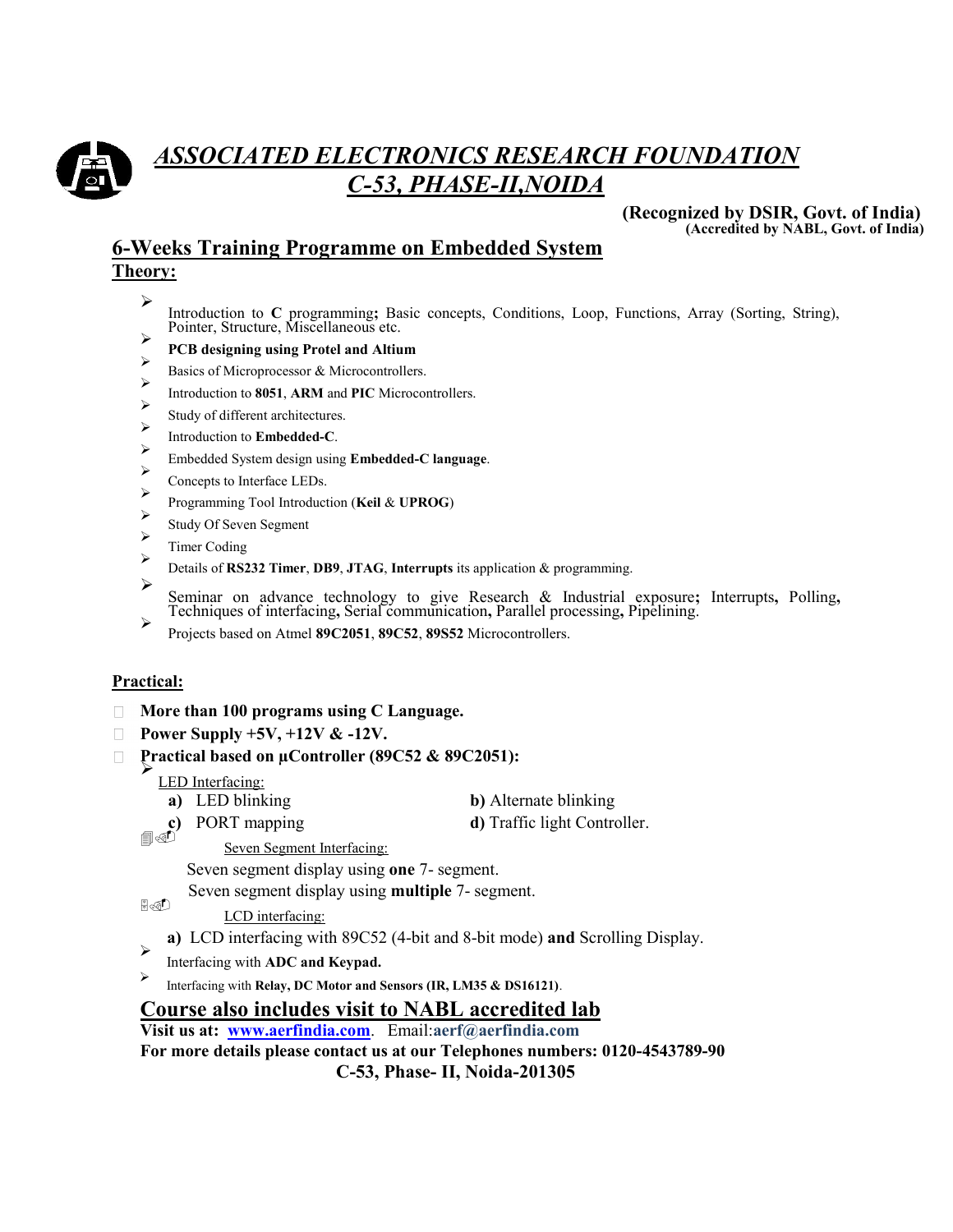

## *ASSOCIATED ELECTRONICS RESEARCH FON C-53, PHASE-II, NOIDA*

## **6-Weeks Programme on VLSI System Design:**

**(Recognized by DSIR, Govt. of India) (Accredited by NABL, Govt. of India)**

#### **Theory:** ➤

- Study of Active & Passive components and Basic Functionality.
- $\blacktriangleright$ Review of C language programming.
- $\blacktriangleright$ VLSI (Technology & Design).
	- Timing, Area, Power
- $\blacktriangleright$ Digital Circuit Design.  $\blacktriangleright$
- Verilog

Overview and Modeling Concepts of Digital Design Structural Specification Of Hardware Design Organization & Parameterization. Task and Function Advanced Verilog Topics

 $\blacktriangleright$ VHDL

> Overview Of Design Units and Language Constructs Digital Design Styles State Machines Functions and Procedures File Operations

#### $\blacktriangleright$

Overview of ASIC & FPGA.

➤ Seminar on advance technology to give Research & Industrial exposure**;** Interrupts**,** Polling**,** Techniques of interfacing**,** Serial communication**,** Parallel processing**,** Pipelining.

#### **Practical:**

- ⋗ Introduction to SPICE family.
- $\blacktriangleright$ Digital circuit design using advance tool- Simulation and Synthesis.
- $\blacktriangleright$ VHDL programming- Simulation and Synthesis:  $\blacktriangleright$
- Design of Networks for arithmetic operations.
- $\blacktriangleright$ VERILOG HDL programming- Simulation and Synthesis.
- $\blacktriangleright$ Traffic Signal Controller  $\blacktriangleright$
- Newspaper Vending Machines

## **Course also includes visit to NABL accredited lab**

**Visit us at: [www.aerfindia.com](http://www.aerfindia.com/) Email:aerf@aerfindia.com For more details please contact us at our Telephones numbers: 0120-4543789-90 C-53, Phase- II, Noida-201305**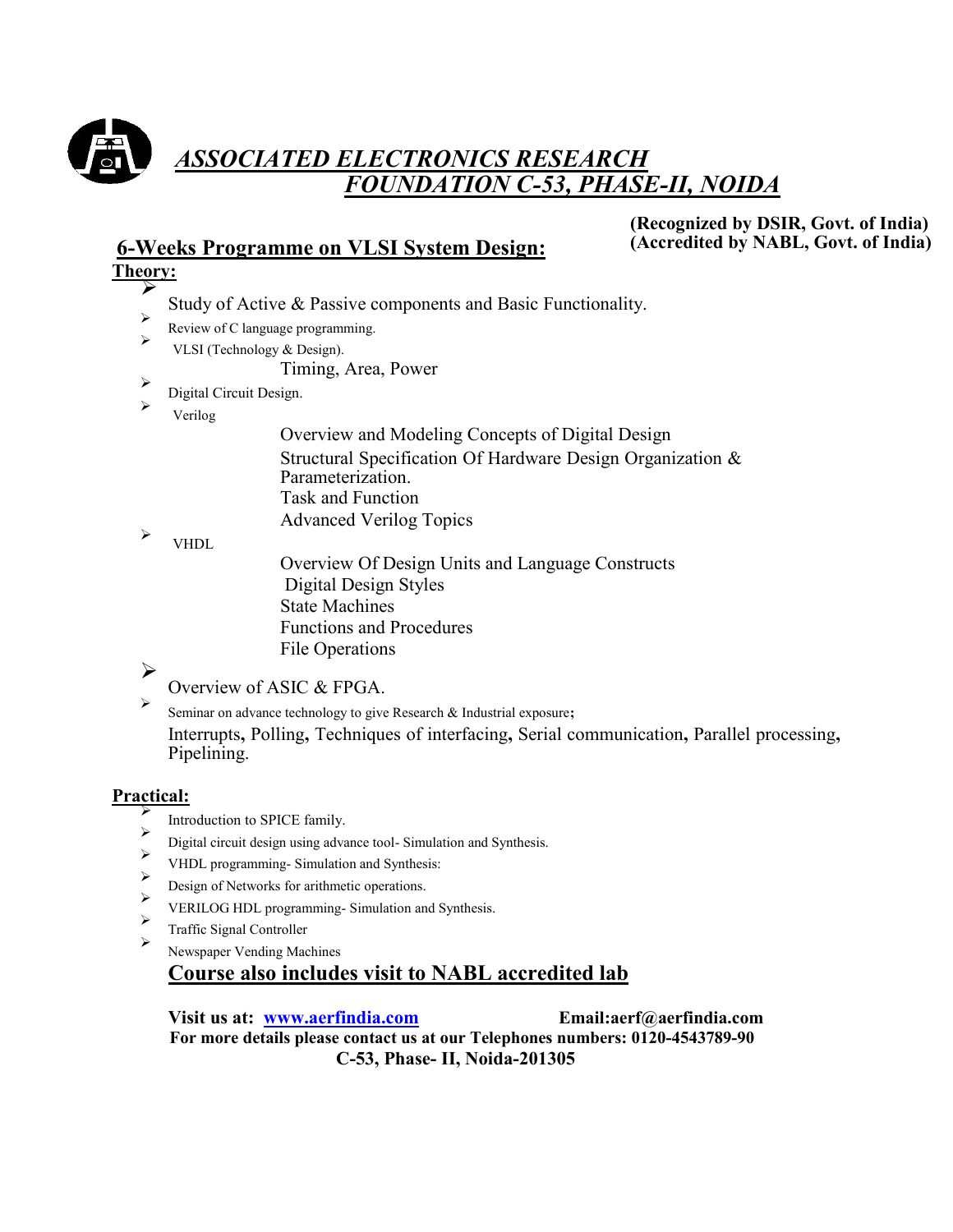# *ASSOCIATED ELECTRONICS RESEARCH FOUNDATION C-53, PHASE-II, NOIDA*

**(Recognized by DSIR, Govt. of India) (Accredited by NABL, Govt. of India)**

## **6-Weeks Programme For Mechanical Students:**

- 1. Mechanical Design Lab (AutoCAD 2010).
- 2. Inspection and testing lab.
- 3. Prototype workshop.

#### **1. AutoCAD 2010**

- a) Basic introduction to CAD.
- b) Environmental settings.
- c) Type of command and their use.
- d) Awareness of 2D & 3D mechanical drawing on AutoCAD.

#### **2. Inspection and testing**

- a) Need of inspection in industries.
- b) Basic awareness of measuring instruments and their uses.

Measuring instruments: - profile projector, toolmakers microscope, vernier calipers, micrometer, height gauge, bore gauge, pin gauge, gauge blocks, radius gauge.

Testing instruments: - hardness tester, coating thickness tester.

#### **3. Prototype workshop**

- a) Basic introduction of lathe machine and practical use.
- b) Introduction of milling machine and practical use.
- c) Introduction of surface grinder and practical use.
- d) Drilling machine and practical use.

## **Course also includes visit to NABL accredited lab**

**Visit us at: [www.aerfindia.com](http://www.aerfindia.com/) Email: aerf@aerfindia.com For more details please contact us at our Telephones numbers: 0120-4543789-90**

**C-53, Phase- II, Noida-201305**